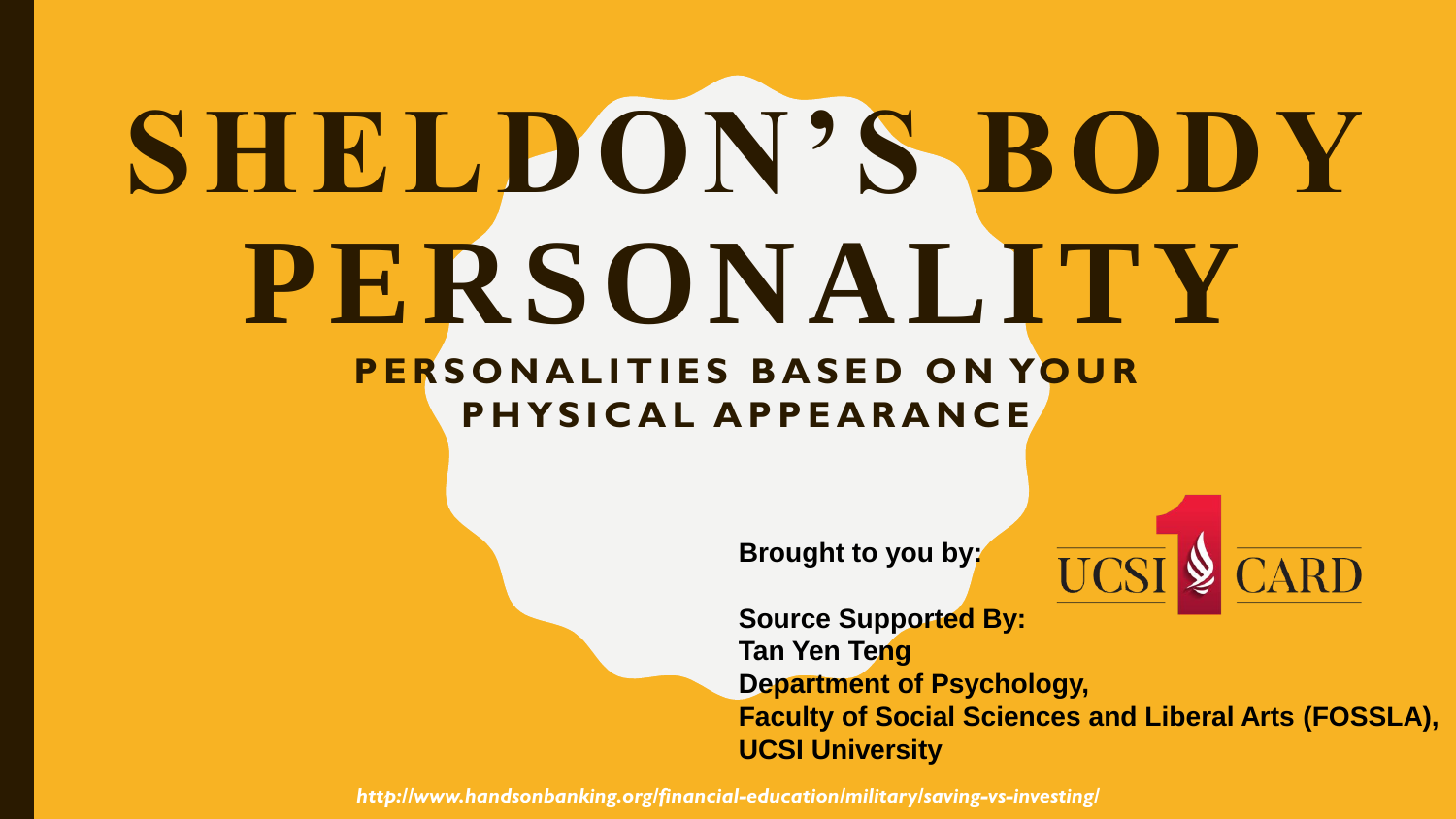## **Did You Know That You Can Check Your Own Characteristics Based On The**

# **BODY APPEARANCE ?**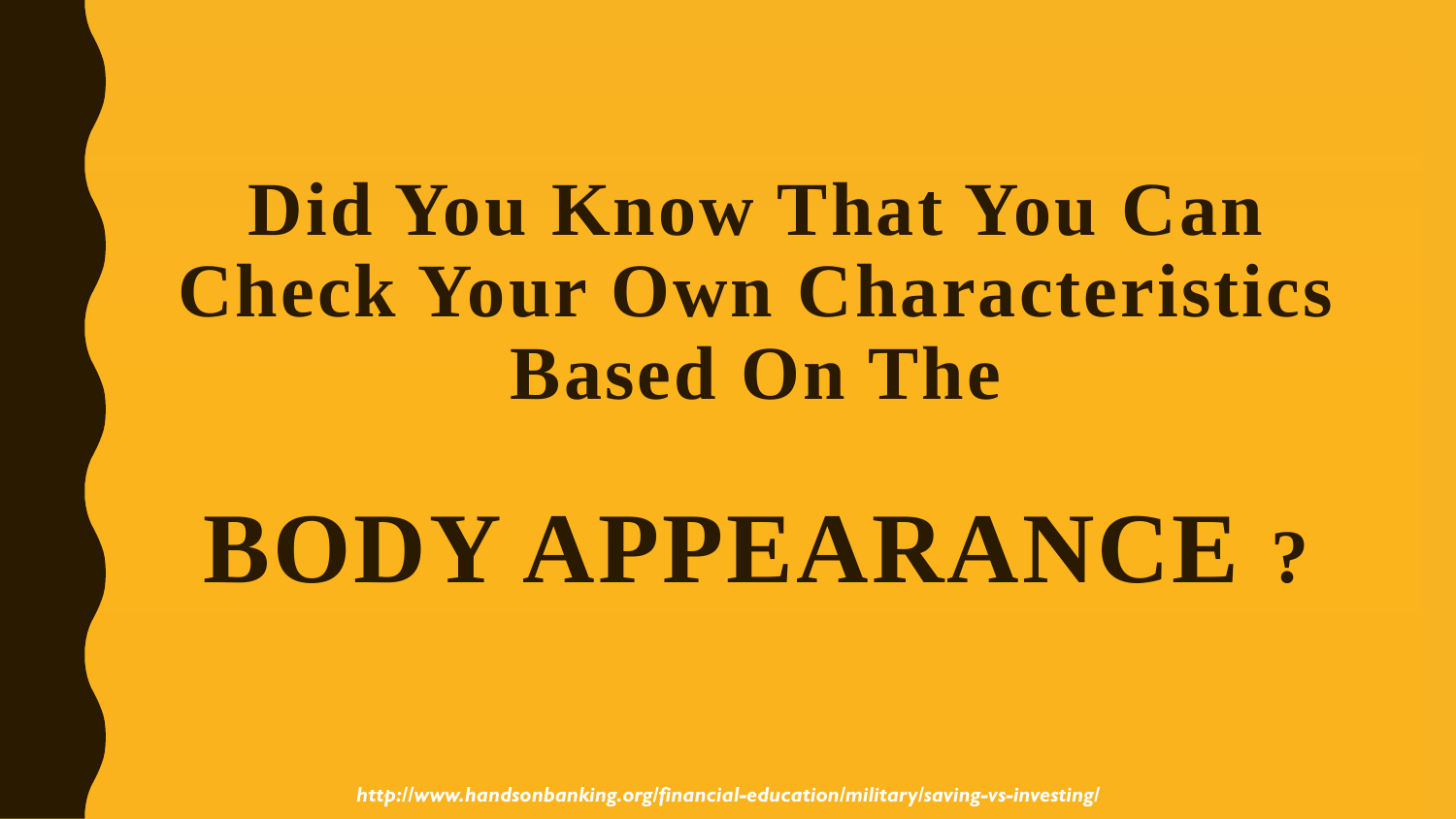## **Which Body Figure Do You Belong To?**

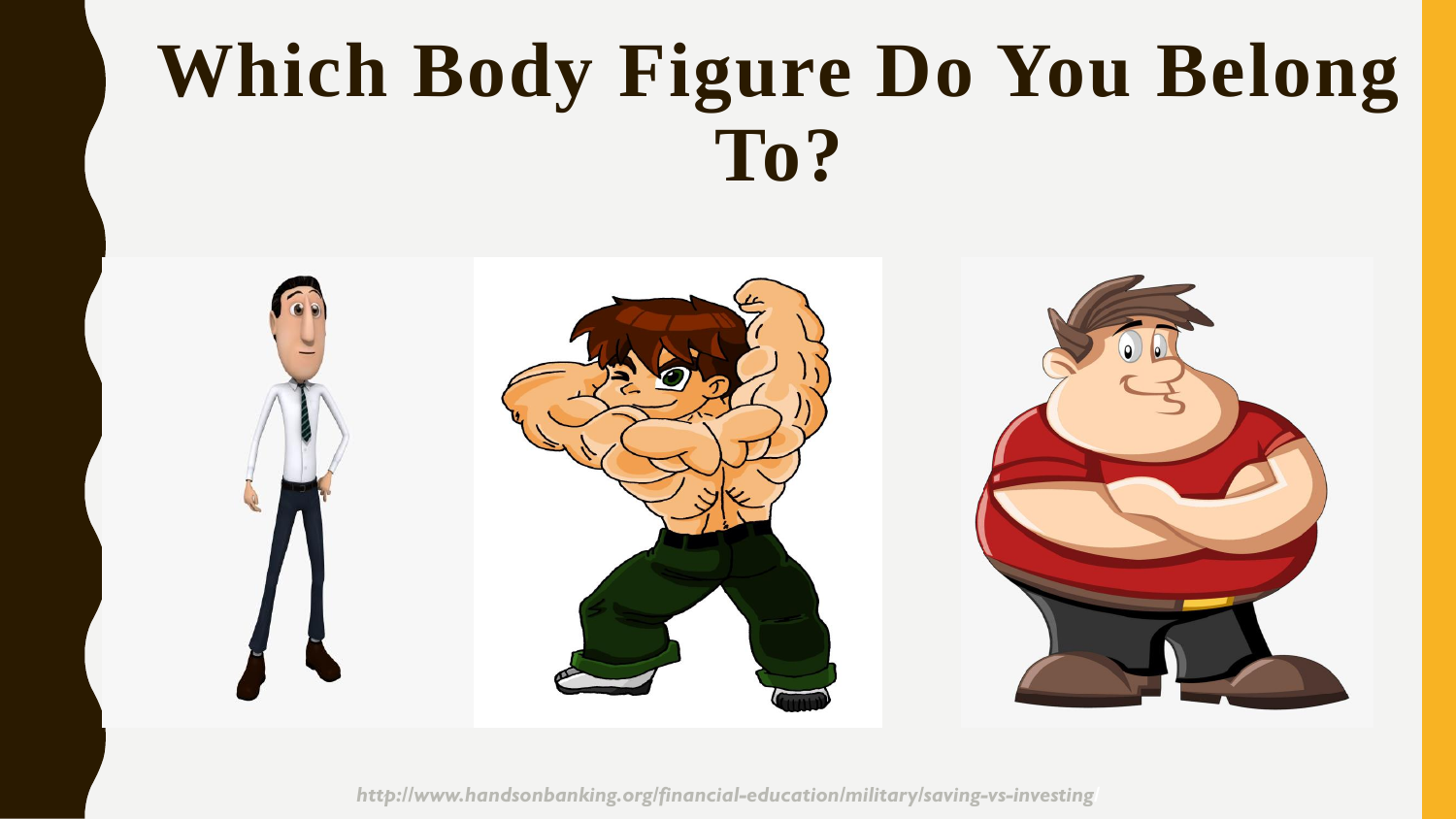# ECTOMORPH

### **Physically Do you have :**

- **Narrow shoulders and hips ?**
- **Thin and narrow face with a high forehead ?**
- **Thin legs and arms, with very little body fat ?**

### **Psychologically Your characteristics are more likely as follow:**

- **Self conscious**
- **Private**
- **Introverted**
- **Socially anxious**
- **Artistic**
- **Thoughtful**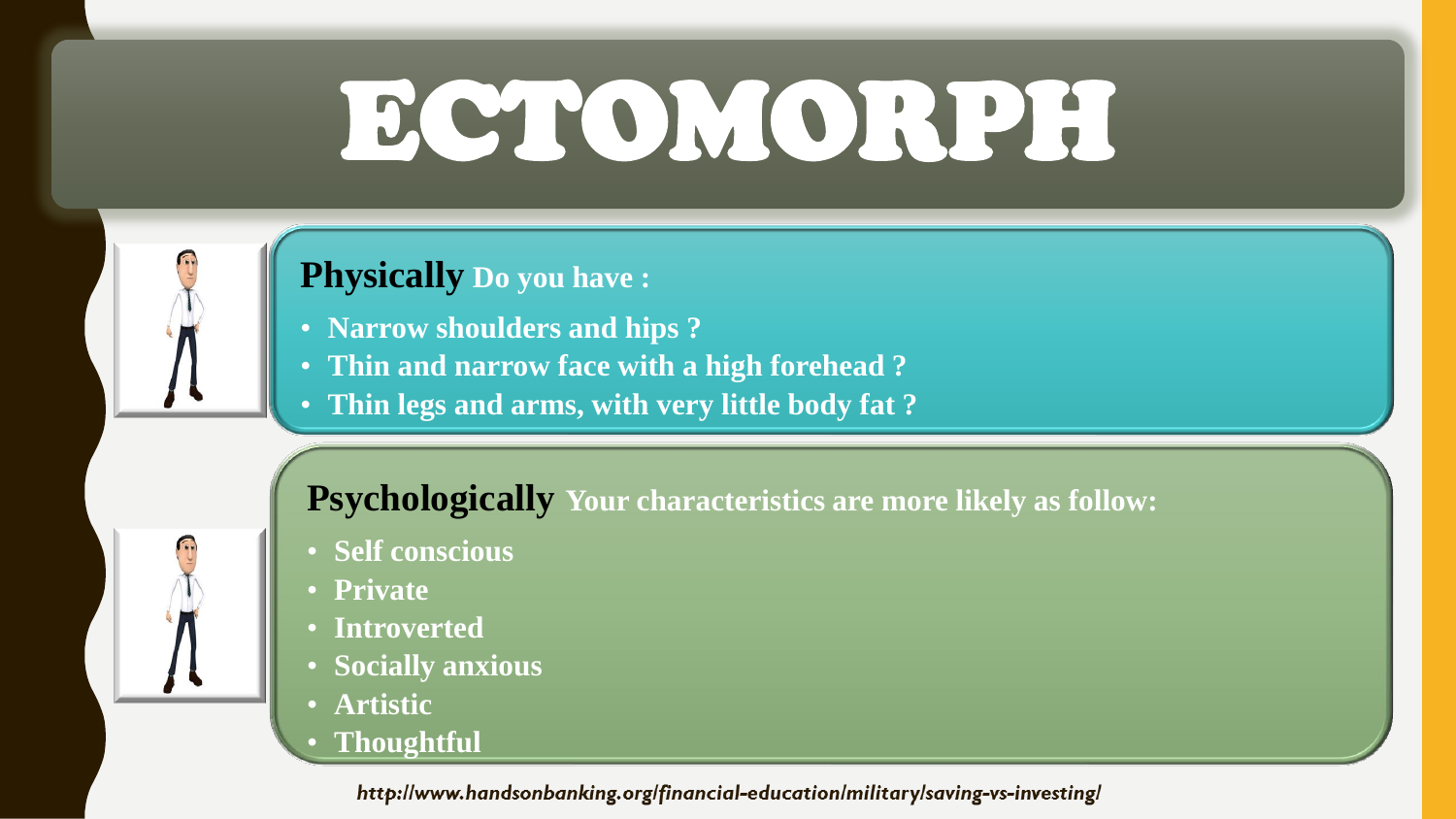# MESOMORPHS



### **Physically Do you have :**

- **Mesomorphs between the round endomorphs, and the thin ectomorphs ?**
- **Large head, board shoulders and narrow waist ?**
- **Muscular body with little fat ?**

### **Psychologically Your characteristics are more likely as follow:**

- **Adventurous**
- **Courageous**
- **Assertive**
- **Competitive**
- **Love risks**
- **Zest of Physical activity**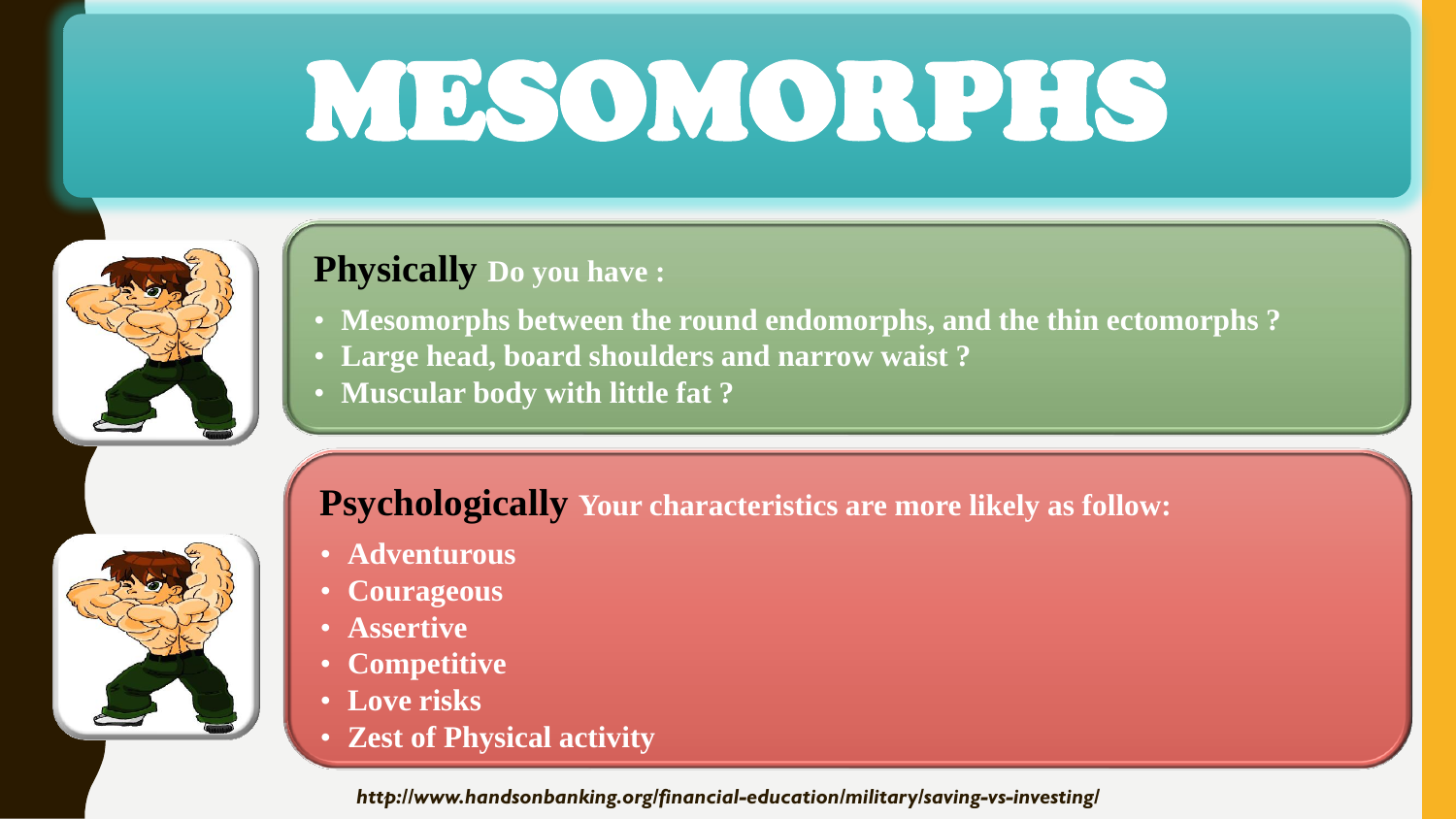# ENDOMORPH



### **Physically Do you have :**

- **Wide hips and narrow shoulders ?**
- **Pear shaped body figure ?**
- **Quite a lot of fat spread across the body, arms and thighs ?**
- **Slim ankles and wrists ?**



### **Psychologically Your characteristics are more likely as follow:**

- **Sociable**
- **Fun-loving**
- **Love food**
- **Tolerant**
- **Relaxed**
- **Love comfort**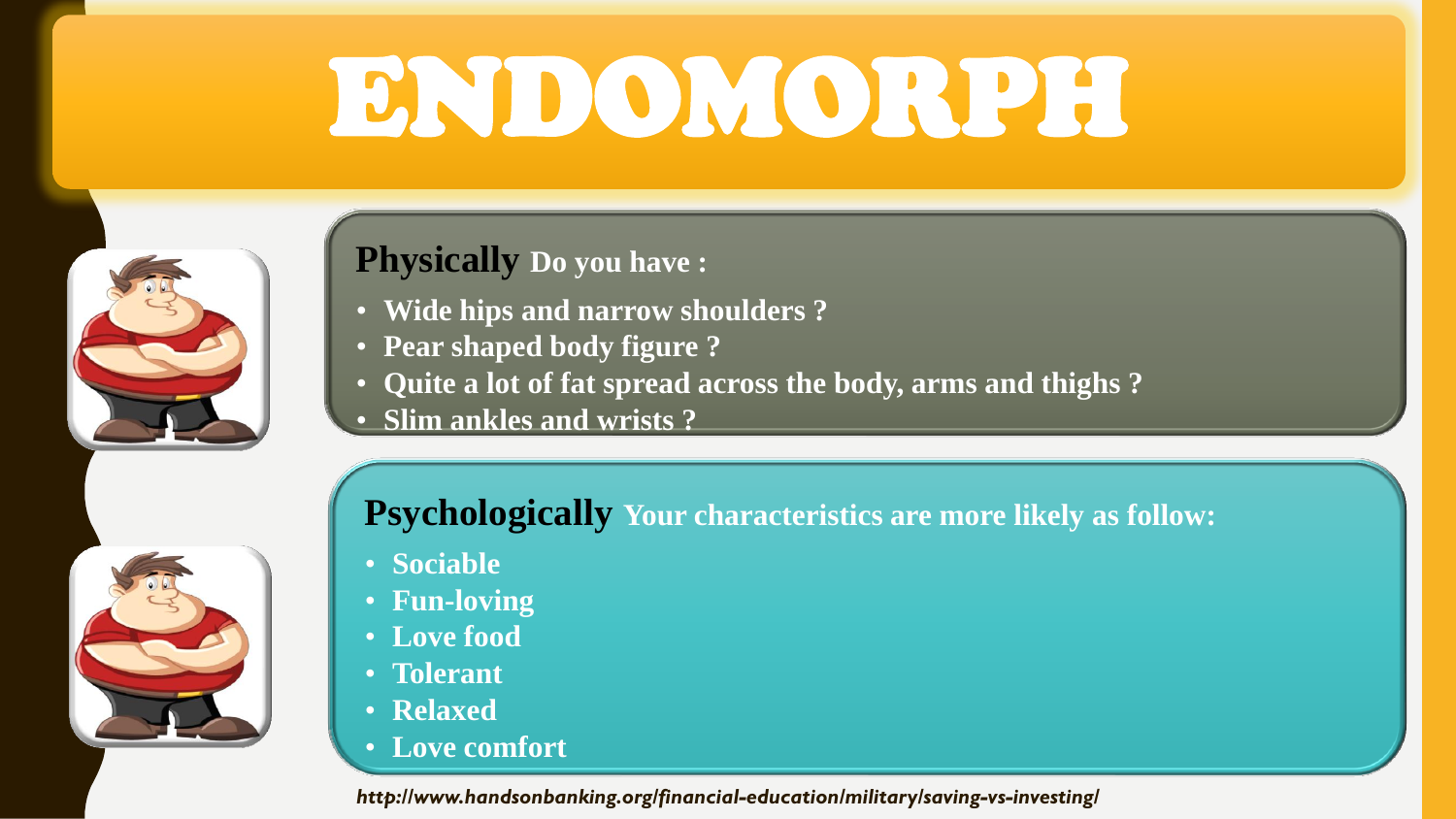# **H o w e v e r, T h e**  Characteristics Serve As A Guideline To Let You Know More About Yourself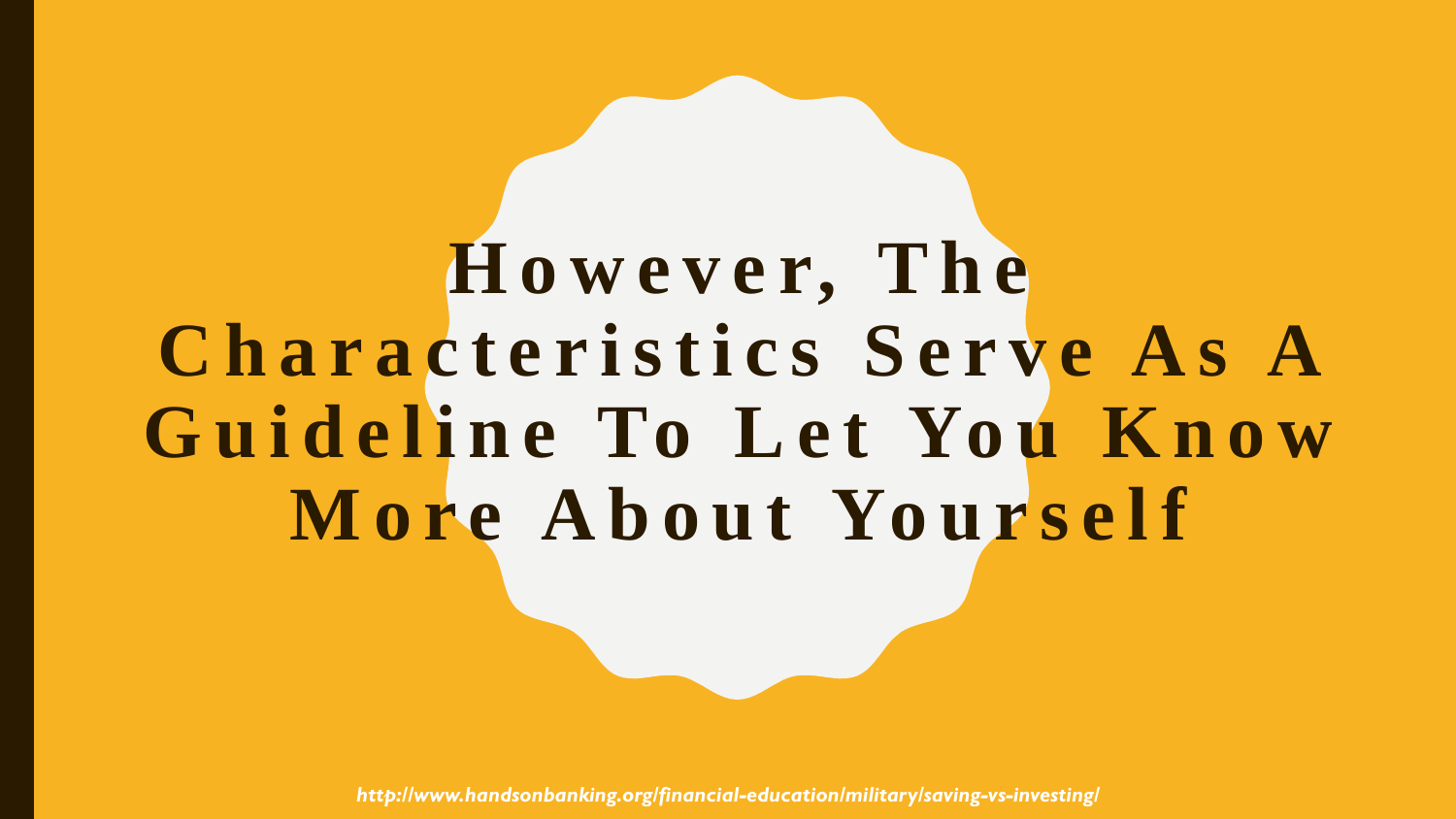## **The Characteristics Can Be Changed By External Factors Too !**